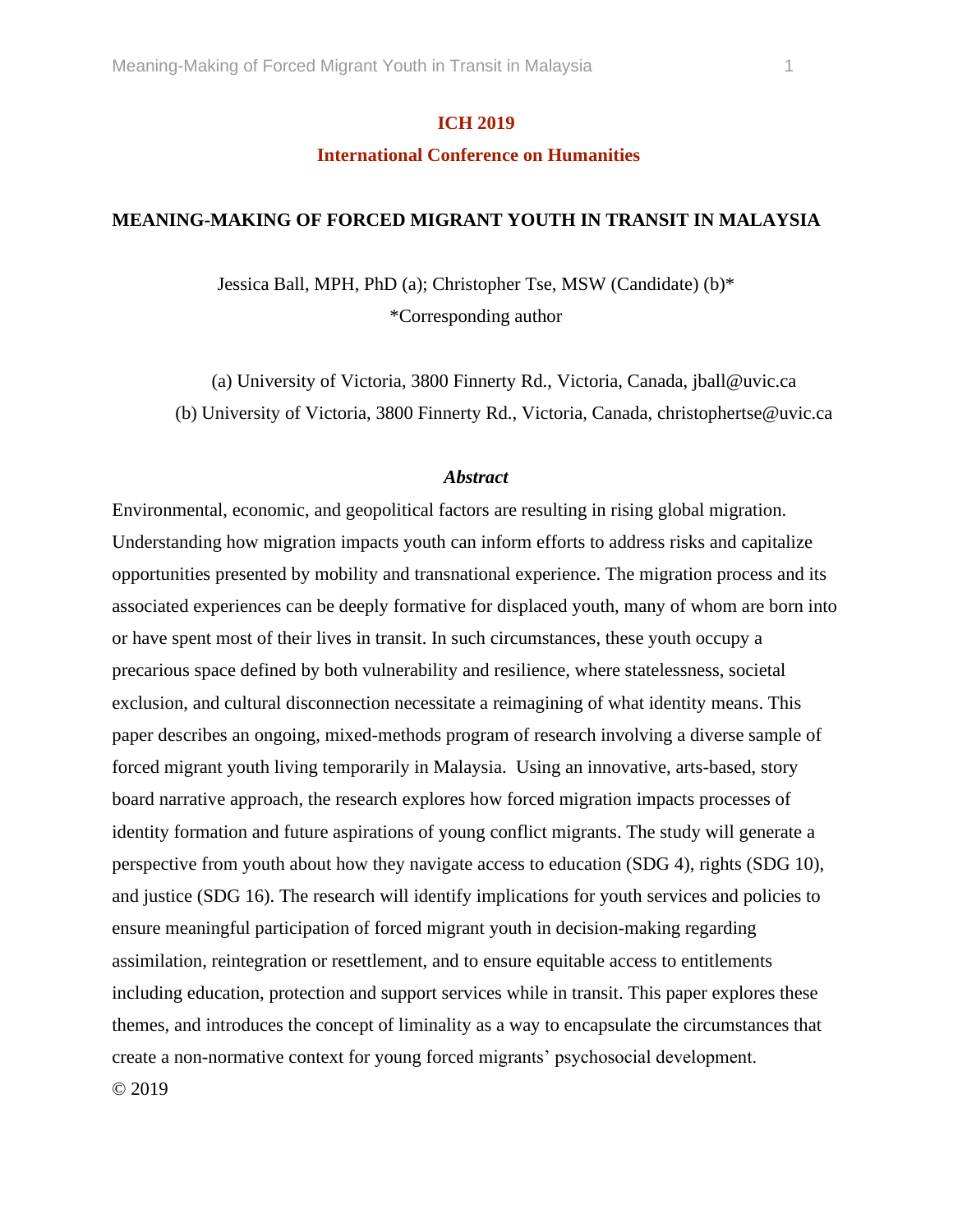Keywords: migration, youth, arts-based research, identity, Sustainable Development Goals.

#### **Introduction**

As the migration and movement of peoples continues to be an urgent and contentious global issue, the specific plight of displaced children and youth has increasingly become a focus of concern for global policy leaders, child rights advocates, and humanitarian service organizations. Discursive and visual representations of displaced young people as the most atrisk among already vulnerable populations of people on the move, and as the innocent, collateral victims of armed conflict and violence, have awakened the Global North imaginary and spurred many in the West to join in a global rallying cry (Slovic et al., 2017). Pictures of Syrian child Aylan Kurdi's lifeless body on a Greek shore in 2015 brought in record donations and pressure on Western governments to do more for the crisis (Cole, 2017). Recent reports and photographs of migrant children held in detention centres along the United States-Mexico border has sparked condemnation from around the world, forcing U.S. authorities towards a higher standard of accountability (Taub, 2018).

In some countries, including Canada, substantive responses such as increased financial support, expanded intake quotas for asylum seekers, and government accountability are significant. However, as De Genova, Garelli, and Tazzioli (2018) warn, there are negative effects of relying on discourses of "essentialized victimhood" when working with displaced populations (pp.250-251). Wachter and Snyder (2018) echo this caution, drawing attention in particular to constructions of displaced women and children as passive victims of displacement that overlook their autonomy, agency, and individual identities and that can have detrimental impacts on these populations in the migration journey (pp.398-399). What of migrant youth's own experiences, sense of agency in negotiating their identities, circumstances, and opportunities to realize reenvisioned futures? What of their narratives of oppression and resistance? What are their stories? Some have argued that stories are all that we are as human beings (Daniel, 2019; King, 2003). If so, then to deny displaced youth the agency to tell their own stories apart from dominantly reproduced "academic and non-academic discourses" of "persecution and victimhood" (De Genova et al., 2018, p.258) is to deny them their identities and the very opportunity to exist as actors in the social world. With an increasingly polarized global landscape on issues of migration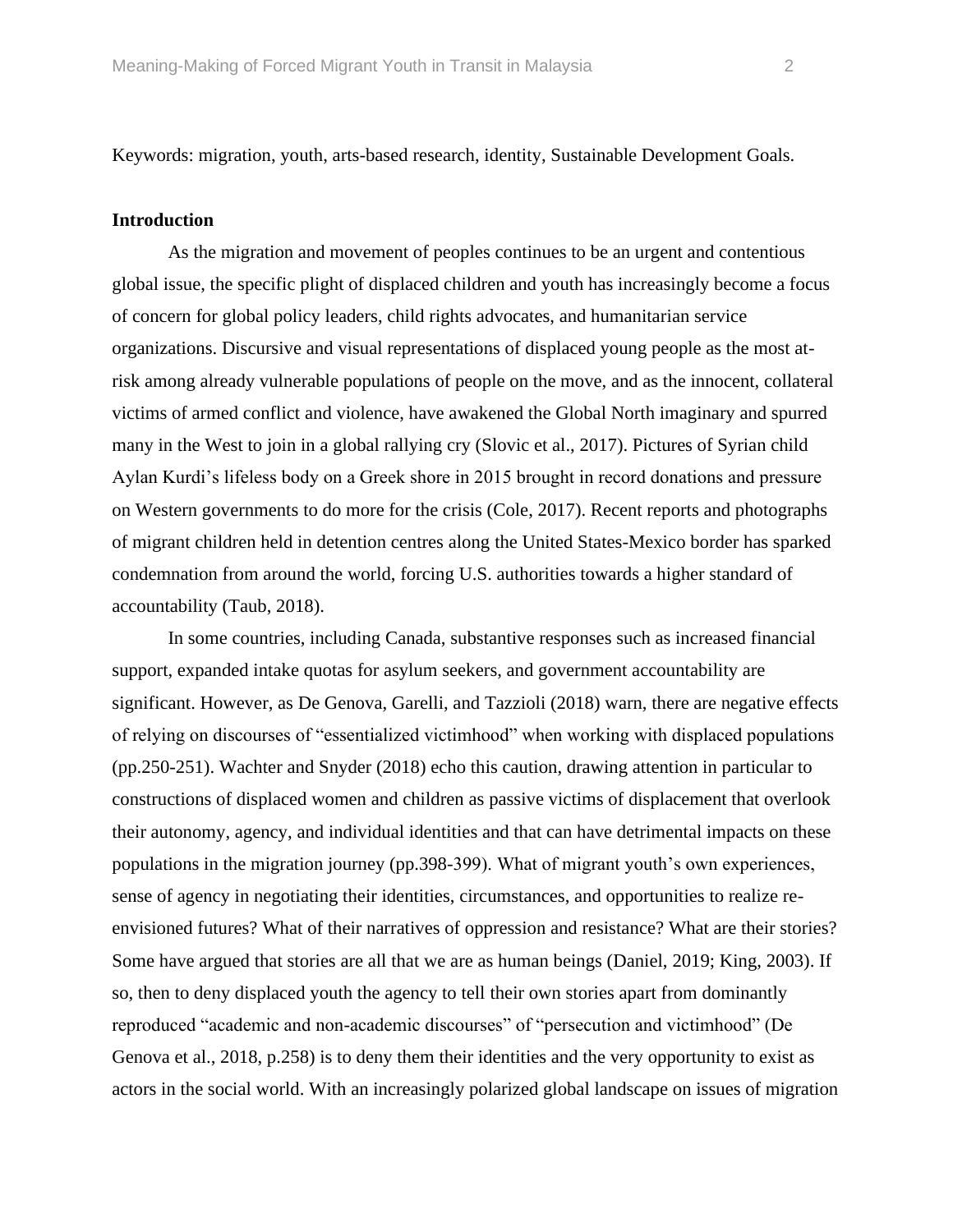and increasing normalization of xenophobic rhetoric, we contend that stories about displaced youth necessarily told by displaced youth themselves carry the potential to disrupt the discourse of youth as helpless victims, and "can provide insight into multiple facets of their identities, including their goals and imagined future selves" (Daniel, 2019, p.71). As Høvring (2018) explains, these stories are paramount in recognizing the agency and voice of a traditionally spoken-for population. This is the impetus for the authors' ongoing research project situated in Kuala Lumpur, Malaysia.

We begin by enunciating our problem statement before providing some context and history to the migration landscape in Malaysia so as to clarify the situation of displaced youth there. We then elaborate the specific research questions and aims of our program of research. Finally, we describe our use of mixed methods, centring on an arts-based and narrative approach to collect and analyze data with young conflict migrant participants.

### **Problem Statement**

Malaysia hosts one of Southeast Asia's largest documented and undocumented displaced populations including over 40,000 registered, and many more unregistered, youth under the age of 18 (UNHCR Malaysia, 2019). Specific to forced migration, compounding push and pull factors have contributed to Malaysia's position as the highest net recipient nation of refugees in Southeast Asia, with a 3:1000 refugee-inhabitant ratio. These high numbers rank the country just outside the highest quartile of national refugee-inhabitant ratios at 48th, higher than countries including the United Kingdom and Italy (Munir-Asen, 2018, p.7-8).

Pull factors include: a sizeable labour market that prefers cheap labour from foreign and undocumented workers; religious affiliation between many Muslim refugees and Malaysia's moderate Muslim majority; and Malaysia's ad hoc policy approach to refugees that often makes the initial arrival of refugees ostensibly easier. For example, many nationalities to which refugees belong are not required to have an entry visa in order to enter Malaysia. As Munir-Asen (2018) points out, for those who are able to find their way to Malaysia, it is quite straightforward to "take advantage of the country's relatively relaxed visa requirements… particularly for those coming from Muslim countries" (p.13). It is important to reiterate that this initial ease of entry does not equate to an easier existence for asylum-seekers and refugees once they are actually in Malaysian society.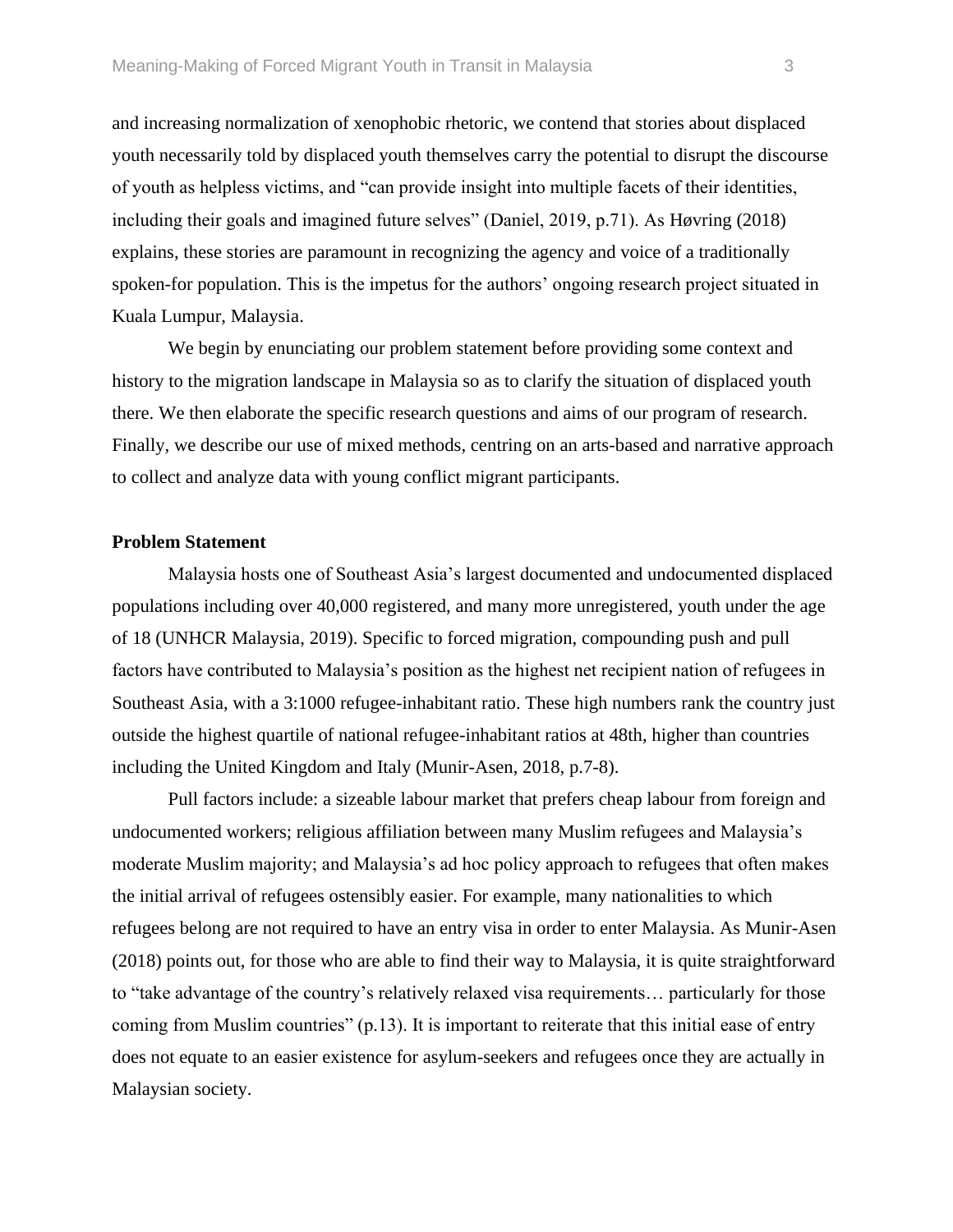Among push factors, conflict, especially domestic armed conflict and civil war, remains a predominant driver of forced migration for most refugee populations who end up in Malaysia. The International Organization for Migration (2000, as cited in Wickramasekera, 2000) defines forced migrants as individuals who "leave their countries to escape persecution, conflict, repression, natural and human-made disasters, ecological degradation, or other situations that endanger their lives, freedom or livelihood" (p.2). In Myanmar, ethnic conflict has led to mass internal and international displacement for decades. In addition to the ongoing influx of migrants displaced by multiple civil wars between ethnic groups and government forces in the region, more recent burgeoning of conflict migrants is due to the persecution and expulsion of Rohingya people, primarily from Rhakine state in Myanmar, who have fled to neighbouring Bangladesh, as well as Malaysia, Thailand and China. As Munir-Asen (2018, p. 11) notes, the Myanmar

government denies Rohingya claims to citizenship or belonging in Myanmar, effectively rendering them stateless both within and outside of their country of origin.

While most of Malaysia's refugee population originates from within Southeast Asia, especially Myanmar, there are also sizeable communities from North Africa, Central Asia, and the Middle East. For example, Somalis, Iraqis, and Afghanis youth have been subjected to varying degrees of conflict over several decades, with the recent presence of the Islamic State's (IS) in Iraq and elsewhere resulting in the displacement (both internal and forced migration) of over three million people (World Bank, 2018a, as cited in Munir-Asen, 2018, p.12). The Syrian conflict has forced the migration of approximately 5.6 million Syrians, including many to Malaysia (UNHCR, 2019). In addition to conflict, there are often other factors pushing forced displacement: "Collapse of government infrastructure, decline in security, lack of economic security, and environmental shocks are all drivers of flight and must be taken into consideration beyond a simple logic based on conflict, threat to life and subsequent flight" (Munir-Asen, 2018, p.10-12). In many cases, conflict is the underlying foundational issue upon which these other drivers of flight compound (p.12).

Despite high numbers of refugees, Malaysia is not a signatory of the 1951 Refugee Convention or the 1967 Refugee Protocol, both of which were established by the United Nations in order to ensure access to rights for refugees and asylum-seekers. Rather, the Malaysian government has maintained an ad hoc approach to refugee policy which denies refugees and asylum-seekers a specific status accorded by Malaysian immigration law, thereby leaving them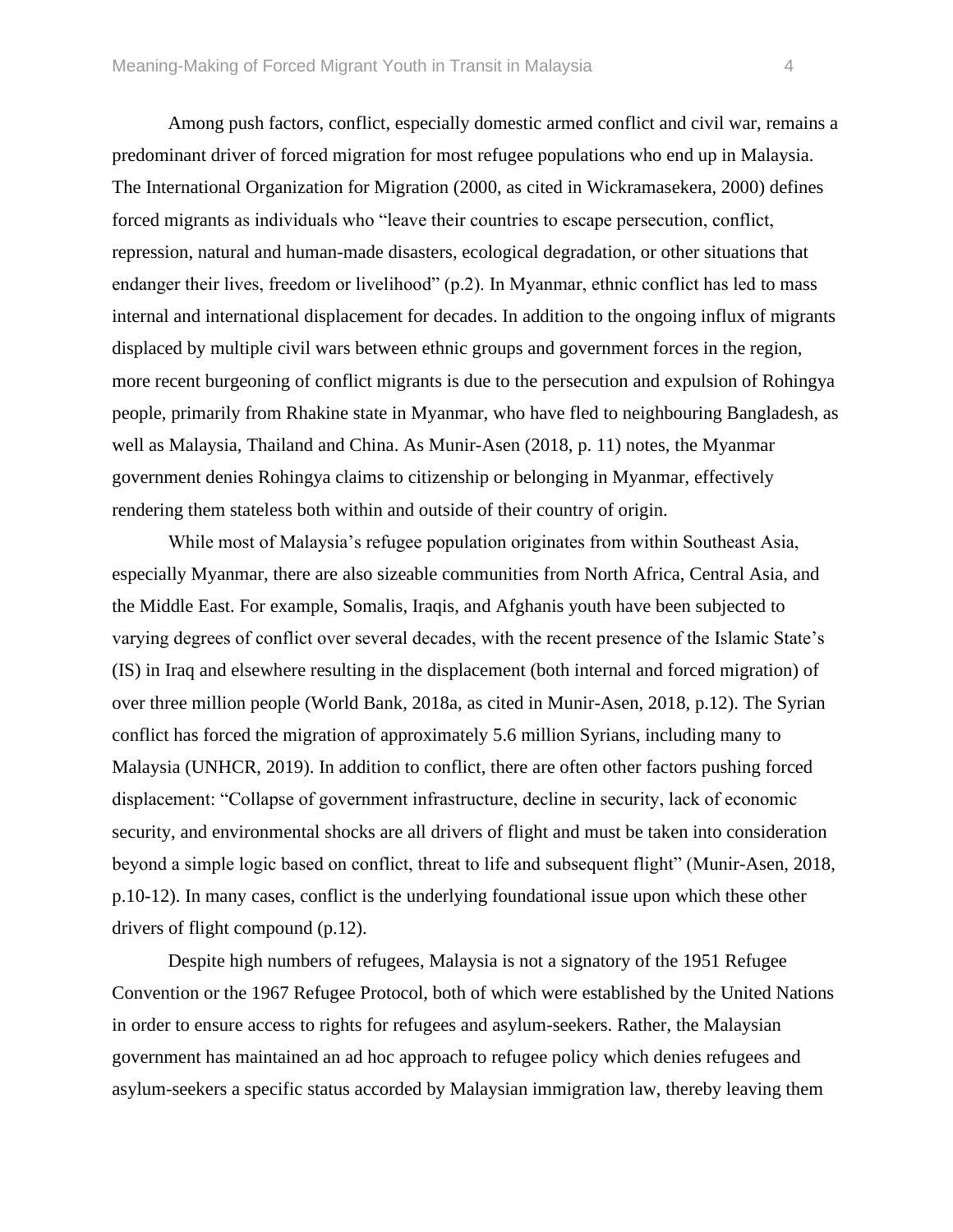without legal status. Because of this, members of the refugee population in Malaysia do not have rights to government-provided education, health services, or legal work on the same basis as Malaysian nationals. Migrant children and youth rely on non-formal education set up ad hoc by their own refugee communities or non-governmental organizations that specifically aim to compensate for denial of public services to refugee populations. Forced migrant children and adults are at risk of detention by immigration officials, leading to situations where bribery and exploitation of refugees have become commonplace (Chao, 2014, paras.5 & 9).

Our current research is specifically concerned with the population of displaced youth in Malaysia, as a case in point. We are exploring how forced migration from their homelands and subsequent challenges of life in their country of temporary residence (such as the lack of access to basic rights such as healthcare and education) has informed their sense of identity, belonging, and the future. While Malaysia's ad hoc approach to refugee policy has occasionally made the process of arriving in the country easier for refugees and asylum-seekers, the government's refusal to grant legal recognition to these migrants effectively renders them extremely vulnerable to persecution from immigration officials, xenophobic violence, and exploitation at the hands of the landlords, the healthcare system, informal employers, and in some cases, organized crime (Towle, 2017, para.12). Because Malaysia has not ratified the 1951 United Nations Refugee Convention (Chao, 2014, para.11), displaced peoples in the country are not legally able to attend school or work, and their access to healthcare, both in the public and private systems, is severely limited by financial and structural barriers such as racism, xenophobia, and exploitation.

For displaced youth who are born or brought into these circumstances, the impacts on their social development and sense of identity can be serious and long-lasting. "This condition of growing up without official recognition of one's identity and citizenship could be described as developing in a state of 'liminality.' Liminality refers to a condition of being intermediate between two or more states, conditions, or regions, or being suspended in a transitional space for an indeterminate amount of time" (Ball & Moselle, 2016, p. 114-115). Forced migrant children living in Malaysia could be said to be living liminally due to their lack of official refugee status and lack of an entry visa authorizing their temporary stay. They may lack of official identity documentation verifying their name, date of birth, and affiliation with a nation-state. In some instances, migrant youth live in social groups that are not connected with their family or community of origin, and they often live their lives perched on the territorial and social edges of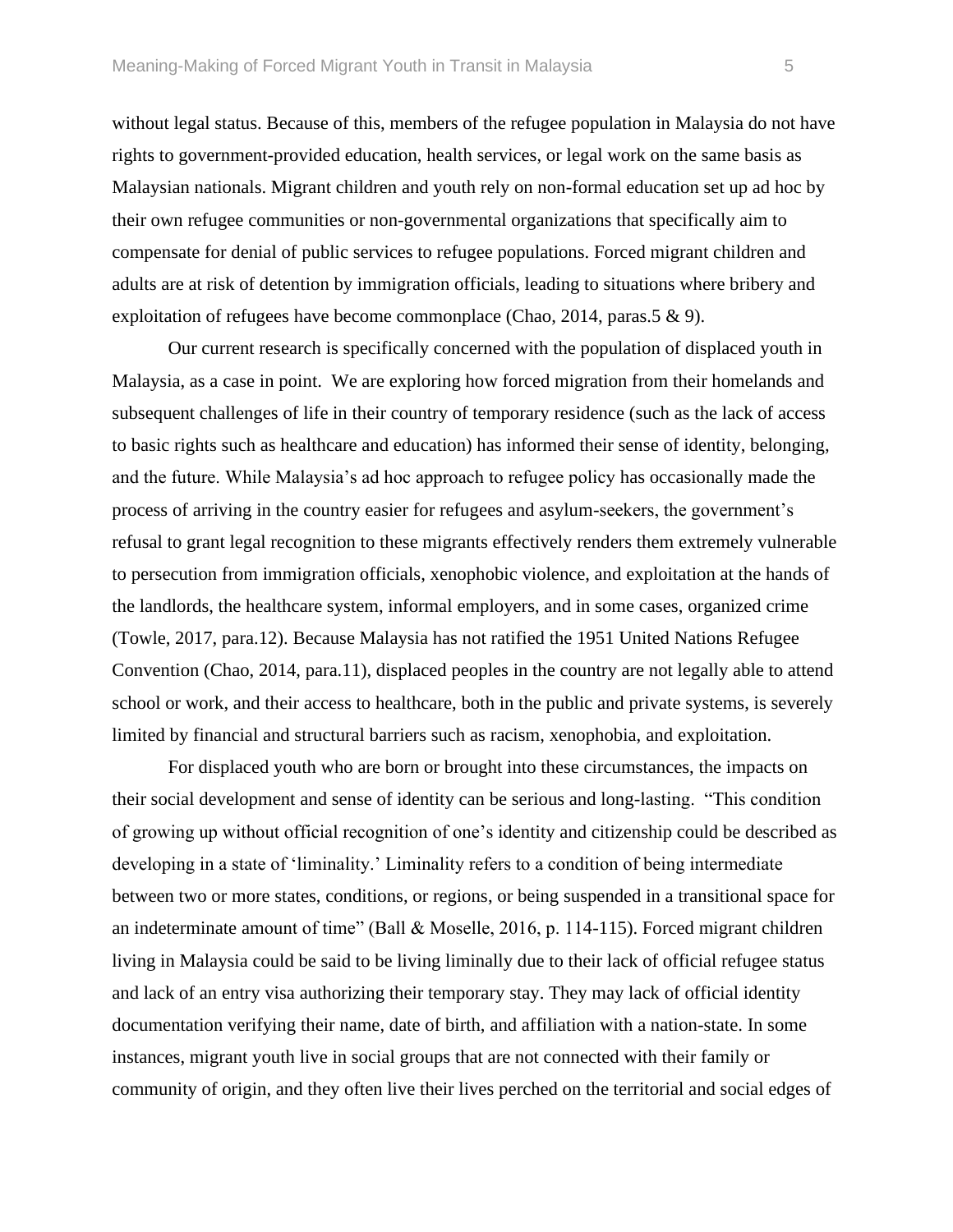mainstream society – without access to formal schooling, law enforcement, and health clinics" (Ball & Moselle, 2016).

Displaced youth who are living and growing up in these liminal spaces are often denied a voice in decision-making about their reintegration, assimilation, or resettlement. Migrant youth are often constructed as passive victims of their displacement experiences by policy-makers, who tend to fall back on essentialized tropes of helpless and vulnerable refugee youth without agency or any semblance of empowerment (Daniel, 2019; Wachter & Snyder, 2018). What of the rights of displaced youth to be invited to have their views heard in deliberations about how to resolve their displacement? Could migrant youth be meaningfully included in policy decision-making processes that will ultimately impact them the most, as is stipulated in the United Nations Convention on the Rights of the Child (UNICEF Canada, 2019)? Our research is premised on the conviction that in order for the world to achieve United Nations Sustainable Development Goals (SDGs) such as universal access to quality education (SDG 4), equality (SDG 10), and justice (SDG 16), governments must provide migrants with access to basic human rights. These include formal schooling commensurate with prior learning achievement, equitable access to dignity, services, and protection, and an active role in decision-making that concerns them so as to resolve their liminal status. As expressed by the Office of the High Commission for Human Rights (OHCHR, 2019), it is "increasingly recognized that human rights are essential to achieve sustainable development" (para. 1).

The urgency of this research cannot be overstated. As conflict migration numbers globally continue to grow, the impacts that forced migration have on displaced youth are stark and carry the potential for a host of lifelong difficulties. These not only include obstacles to food security, decent housing, optimal psychosocial development, timely medical intervention for health problems, academic achievement, authorized and skilled employment, but also challenges to normative notions of identity formation: "How do [migrant youth] perceive their years as migrants? Do they see themselves as having a childhood?… Has childhood ended for them? … If they are no longer children, how do they define themselves now in terms of their development or life trajectory?"(Ball & Moselle, 2015, p.428-431). In an attempt to veer away from the aforementioned monolithic trope of refugee child as passive victim in their circumstance (Wachter & Snyder, 2018), this research actively seeks to answer these questions by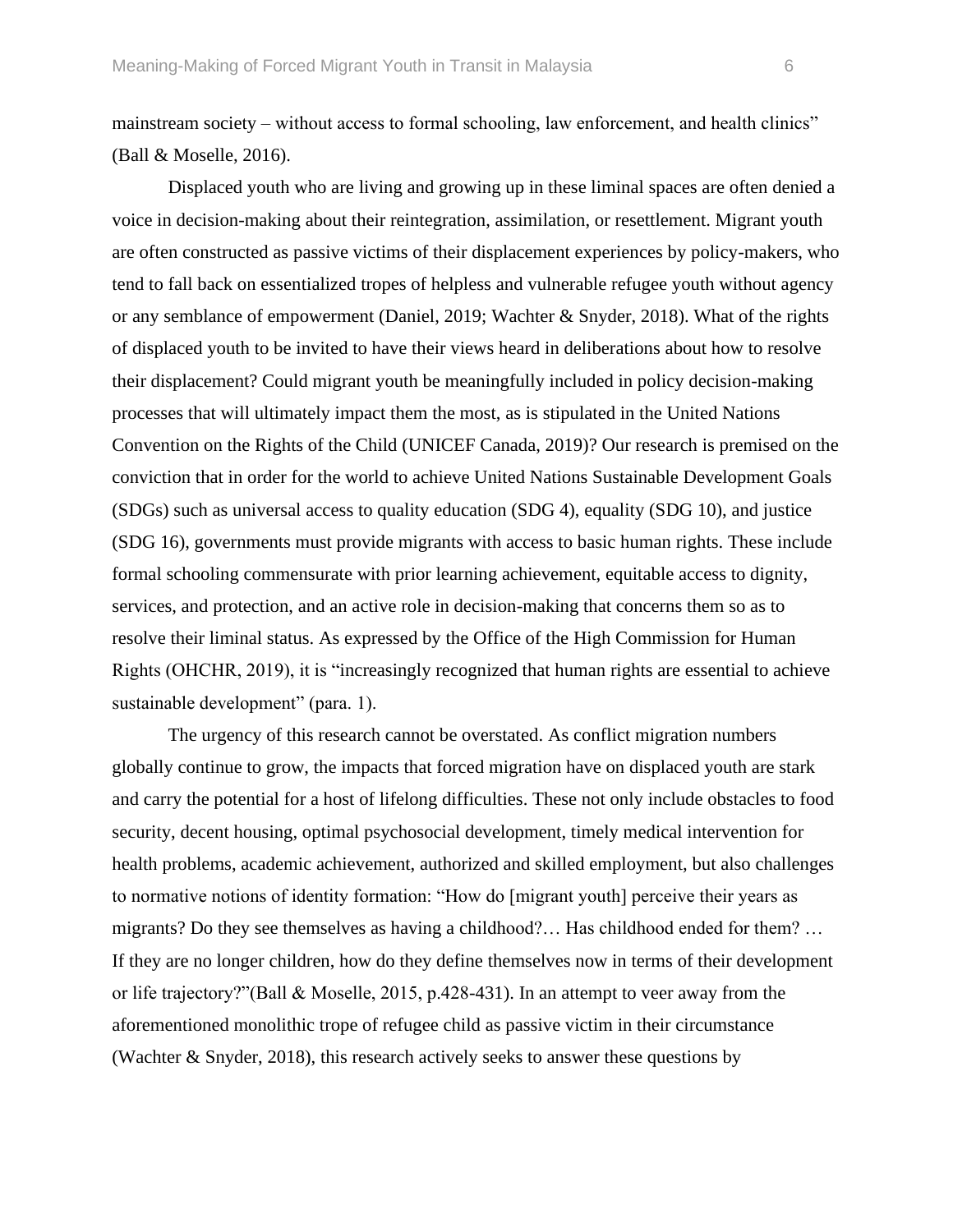emphasizing the "resilience, resistance, and children's capacity for identity formation" that are emphasized in the youth participants' stories (Ball & Moselle, 2015, p.430-431).

#### **Research Questions**

Three specific questions guide our data collection. First, how do migrant youth's experiences of forced migration inform their sense of identity, belonging, home, and their prospects for the future? Second, how does living in a state of liminality impact their access to education (SDG 4), equality (SDG 10), and justice (SDG 16)? Third, what implications do migrant youth's migration narratives, identity processes, future aspirations, and perspectives have for improved services, resources, programming, and policies pertaining to youth whose migration out of their home countries has been compelled by conflict?

### **Purpose of the Study**

The study has three main goals. In terms of scholarship, this study is positioned within the broad field of applied developmental psychology and the broad perspectives of sociocultural theory and deconstructionism. The theoretical purpose of the study is to contribute to theories of identity formation and future aspirations during adolescence by expanding the scope of theories beyond sedentary youth and beyond youth in the Global North, to include identity formation, change, and future orientations of youth on the move and in precarious, rapidly changing contexts involving high levels of uncertainty, low external resources, and a continuous demand to adapt to changing circumstances. The practical purpose of the study is to amplify the voices of forced migrant youth in understanding their service and policy needs and the kinds of political responses that will yield access to rights and social justice. The methodological purpose of the study is to demonstrate a mix-methods approach to exploring migrant youth's experiences with a primary emphasis on a developmental, arts-based, narrative inquiry.

## **Research Methods**

Participants in the study are approximately 30 forced migrant youth between the ages of 13 and 16 years old who are accessing services of MSRI. The study has recruited thirty youth aged 13 to 16-years-old from various countries of origin who are conflict migrants living temporarily in Malaysia. All the youth are accessing services offered by the Malaysian Social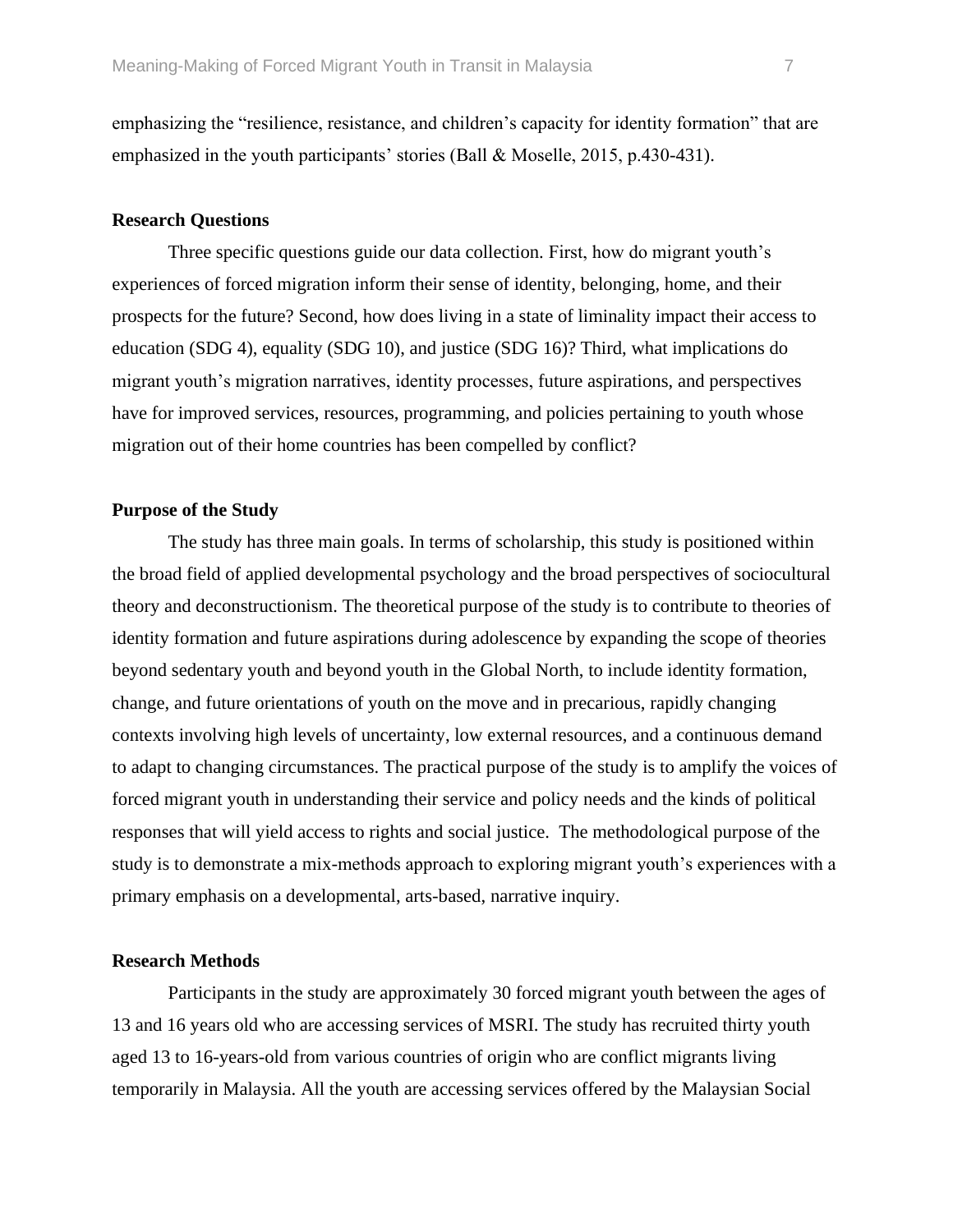Research Institute (herein referred to as MSRI). MSRI is a refugee service providing, charitable and non-profit organization in Kuala Lumpur whose mandate prioritizes refugees and asylumseekers that are in the ethnic minority relative to Malaysia's broader migration landscape, which is largely made up of migrants from the Southeast Asia region. MSRI provides humanitarian support to its clients in three crucial areas - education, healthcare, and livelihood (MSRI, 2019).

MSRI's service recipients, referred to as clients, predominantly originate from Central Asia, the Middle East, and North Africa, including Afghanistan, Iran, Iraq, Pakistan, Palestine, Somalia, Sudan, Syria, and Yemen. As of 2019, MSRI has over 5000 registered clients, including more than 1000 registered families. MSRI's funding comes from a combination of private donors, corporate sponsorships, and grants from companies and foreign embassies located in Kuala Lumpur. As such, MSRI's core programs include a family health program offering primary healthcare, mental health services, counselling, subsidized medicines, and health outreach, a community service program offering vocational training, English classes, livelihood support, and case management, and an education program which takes place in the MSRI school. The second author worked for this organization as a social worker in 2018, engaging directly with migrant youth and their families through interviews, conversations, and service interactions. The community connections formed and trust built established a strong starting point from which this research could begin to collect meaning-making stories from migrant youth about their lived experiences. MSRI will benefit from the study through a synopsis of findings that will deepen the organization's understanding of the youth it serves and how their lived experiences impact them, and a visual 'look book' that can be used for reporting and fundraising purposes.

The project uses a mixed methods, largely qualitative approach, including focus groups, individual interviews, record review, and centring on an arts-based, narrative inquiry. The collection of narrative accounts offers an opportunity for migrant youth to elaborate and communicate their own stories. In this way, the method recognizes young migrants as experts on their own experiences, such as described by Holmes (2017, para.7). As Guruge et al. (2015) suggest, arts-based storytelling carries the potential to capture such a "diversity and complexity of human experiences" (p.2) while also giving the youth participants a more creative and expansive outlet with which to tell their stories. Each participant is responsible for preparing a storyboard over the course of two weeks which will be their narrative interpretation of the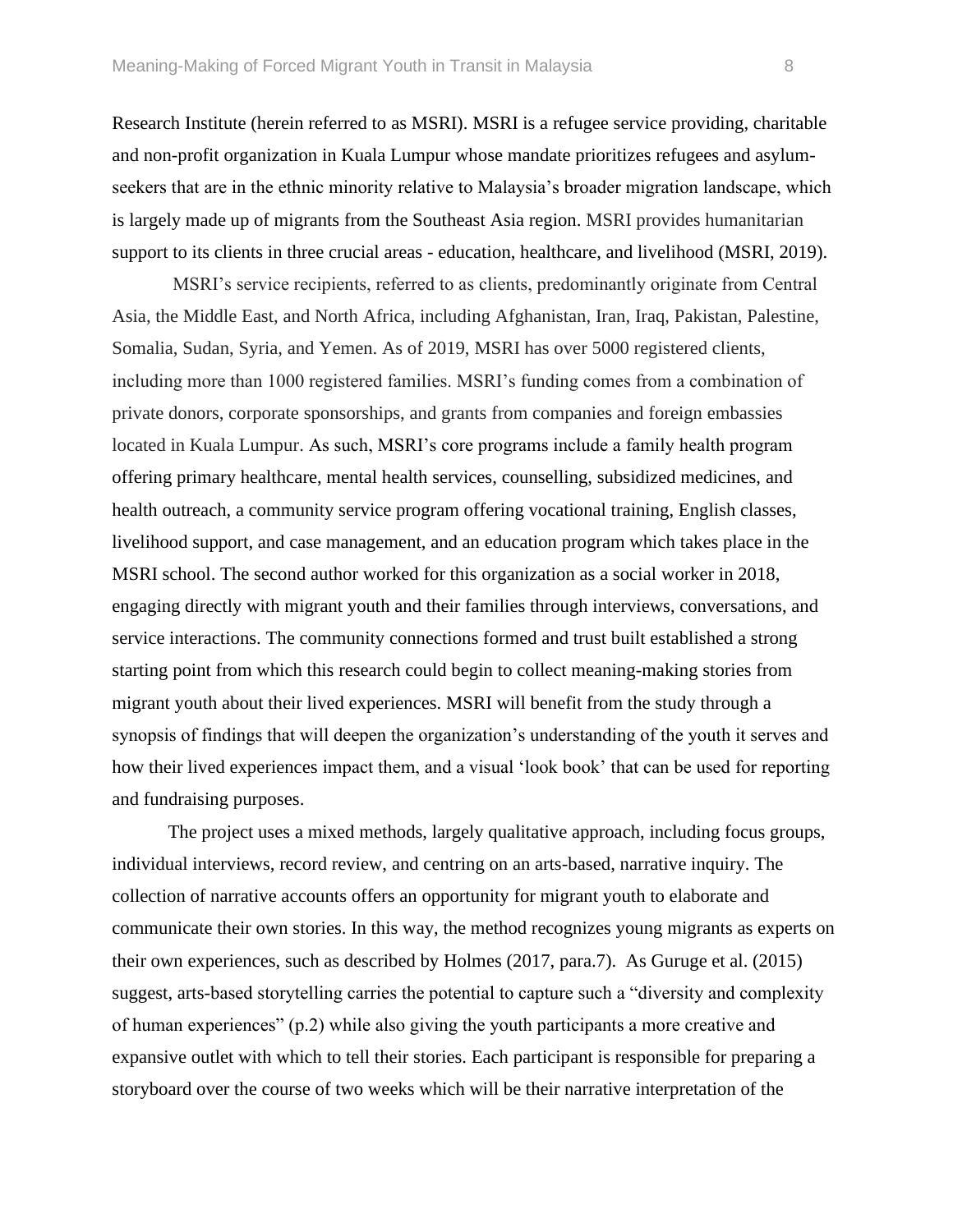project's three research questions. They will have access to various art supplies and guidance from the research team in order to create their storyboard, and will then be invited to present their storyboards in focus groups of four to five youth participants. These focus groups will be facilitated by the research team and will importantly include time for peer feedback and questions. The data from these storyboards and focus groups will be the primary data for the research project. However, it is important to note that data gathered from the storyboard process will be malleable according to how the participants choose to interpret concepts of "identity," "culture," and "home."

#### **Conclusion**

Of the 25.4 million refugees displaced globally in 2019, over half of them are children under the age of 18 (UNHCR, 2019). However, their age does not preclude their ability to make meaning of the unique and varying ways that displacement impacts them. Indeed, their agespecific experiences suggests a "novel form of global citizenship" that transcends conventional understandings of refugee subjectivities and is vastly unknown (Ball and Moselle, 2016, pp.112- 113). However, monolithic representations of displaced youth as helpless and passive subjects of their predicaments remain the dominant construction informing structural decisions on humanitarian services and resolutions of their transitory status through reintegration, resettlement or assimilation into the host country. This research project is a step towards centering the subjectivities of displaced youth (Wachter & Snyder, 2018) and ceding back agency to them to know and share their own experiences for themselves and for those seeking to respond to their self-expressed needs and goals. In doing so, we hope to gain a better understanding of how youth having voice and agency in decisions that impact them can be foundational in attempts to access education, reduced inequality, and justice. Displaced youth living in a state of liminality in Malaysia require, like all of us, the sort of empowered spaces that allow them to be contributors to achieving the SDGs, which as the OHCHR (2019) states, are a "truly universal framework" that require all people and countries to play an active role in working towards. We anticipate that our study will illustrate how displaced youth in Malaysia, in spite of being unrecognized by the country's legal and political structures, still have vital agency and power to enact global citizenship from a process of dynamic identity formation and cultural hybridity that can be developed in the in-between spaces of liminality.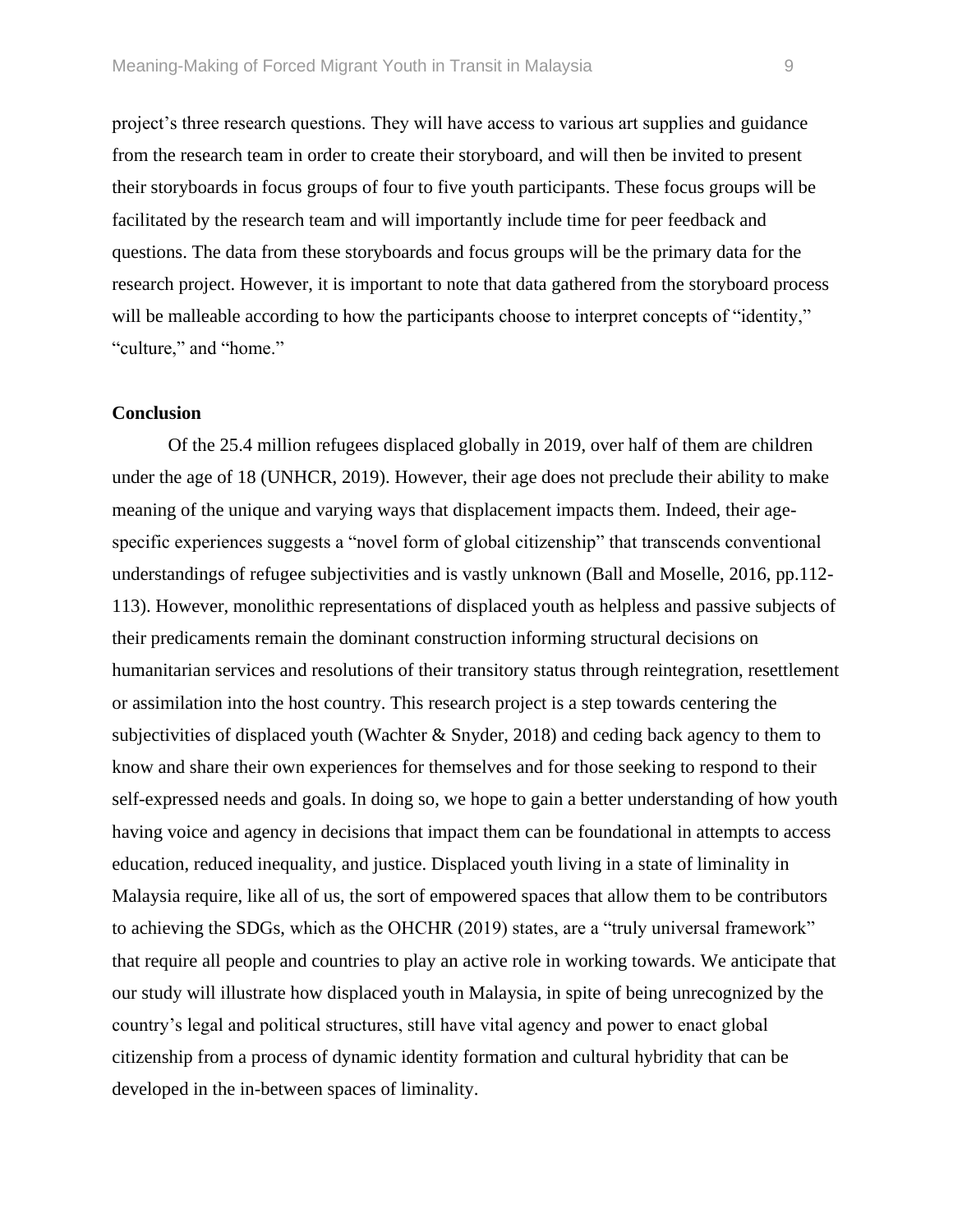## References

- Ball, J. & Moselle, S. (2015). Living liminally: Migrant children living in the Myanmar-Thailand border region. In *Global Studies of Childhood 5(4),* pp.425-436. [https://doi.org/10.1177/2043610615613883](https://doi.org/10.1177%2F2043610615613883)
- Ball, J. & Moselle, S. (2016). Forced migrant youth's identity development and agency in resettlement decision-making: Liminal life on the Myanmar-Thailand Border. In *Migration, Mobility, & Displacement 2*(2), pp.110-125. <https://doi.org/10.18357/mmd22201616157>
- Chao, S. (2014, November 21). Q&A: Malaysia's refugees and asylum seekers. In *Al Jazeera Feature: Malaysia*. Retrieved from [https://www.aljazeera.com/indepth/features/2014/11/qa-malaysia-refugees-asylum](https://www.aljazeera.com/indepth/features/2014/11/qa-malaysia-refugees-asylum-seekers-2014112083749828814.html)[seekers-2014112083749828814.html](https://www.aljazeera.com/indepth/features/2014/11/qa-malaysia-refugees-asylum-seekers-2014112083749828814.html)
- Cole, D. (2017, January 13). Study: What was the impact of the iconic photo of the Syrian boy? In *NPR: Goat and Soda*. Retrieved from [https://www.npr.org/sections/goatsandsoda/2017/01/13/509650251/study-what-was-the](https://www.npr.org/sections/goatsandsoda/2017/01/13/509650251/study-what-was-the-impact-of-the-iconic-photo-of-the-syrian-boy)[impact-of-the-iconic-photo-of-the-syrian-boy](https://www.npr.org/sections/goatsandsoda/2017/01/13/509650251/study-what-was-the-impact-of-the-iconic-photo-of-the-syrian-boy)
- Daniel, S. (2019). Writing our identities for successful endeavors: Resettled refugee youth look to the future. In *Journal of Research in Childhood Education 33*(1), pp.71-83. <https://doi.org/10.1080/02568543.2018.1531448>
- De Genova, N. Garelli, G. & Tazzioli, M. (2018). Autonomy of asylum?: The autonomy of migration undoing the refugee crisis script. *South Atlantic Quarterly, 117*(2), pp.239-265. <https://doi.org/10.1215/00382876-4374823>
- Guruge, S., Hynie, M., Shakya, Y., Akbari, A., Htoo, S., & Abiyo, S. (2015). Refugee youth and migration: Using arts-informed research to understand changes in their roles and responsibilities [43 paragraphs]. *Forum Qualitative Sozialforschung / Forum: Qualitative Social Research*, *16*(3), Art. 15,<http://nbn-resolving.de/urn:nbn:de0114-fqs1503156>
- Holmes, C. (2017). Equity issues in Integrated Knowledge Translation (IKT). Michael Smith Foundation for Health Research Blog. (very short blog post). Retrieved from: <http://www.msfhr.org/news/blog-posts/reflections-equity-issues-ikt>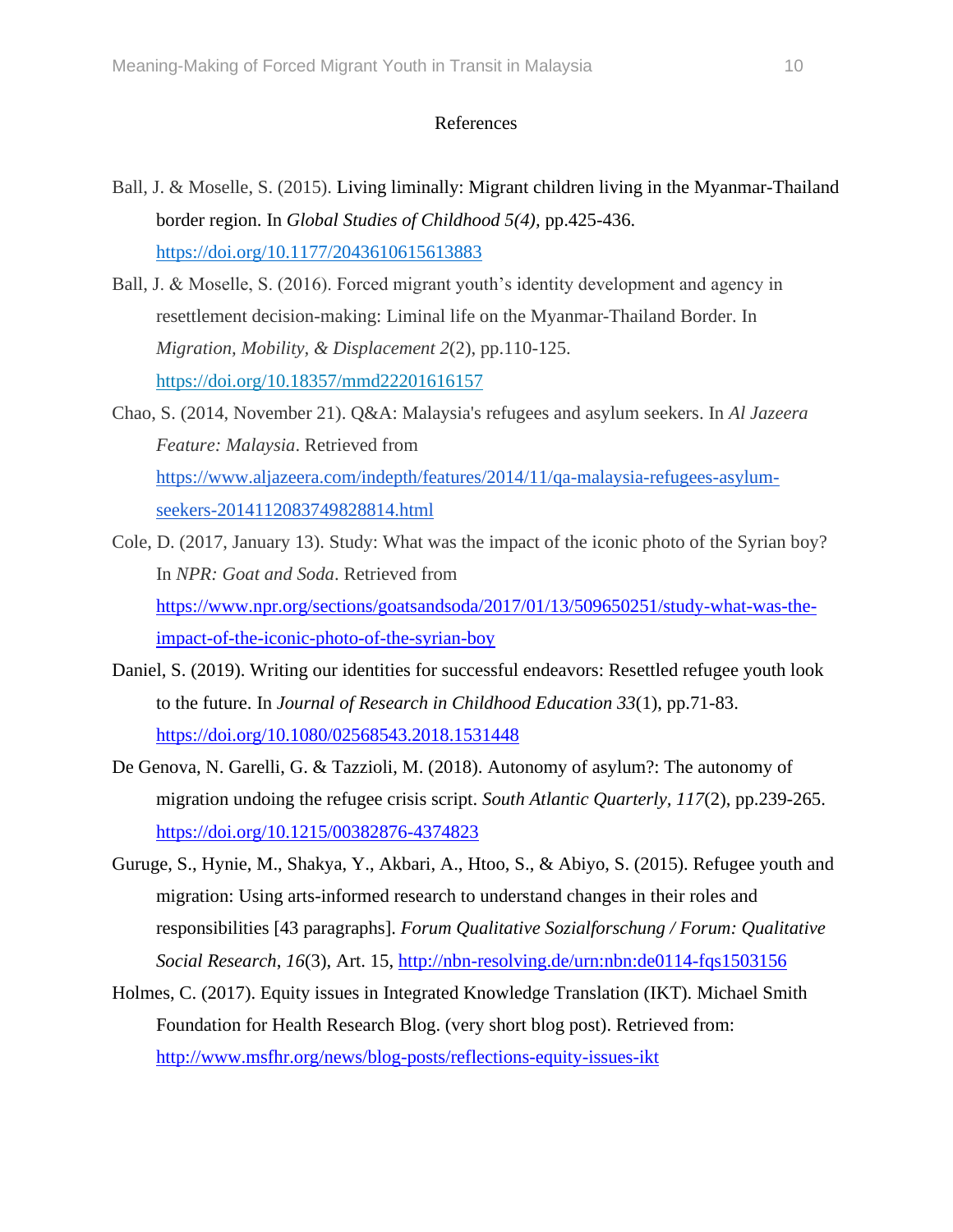- Høvring, R. (2018, August 9). 10 challenges of refugee youth. In *Norwegian Refugee Council*. Retrieved from<https://www.nrc.no/news/2018/august/10-challenges-of-refugee-youth/>
- King, T. (2003). Afterwards: Private stories. In *The truth about stories: A Native narrative*. Toronto, ON: House of Anansi Press.
- MSRI (2019). MSRI: What we do. Retrieved from<http://msri.org.my/what-we-do/>
- Munir-Asen, K. (2018). (Re)negotiating refugee protection in Malaysia: Implications for future policy in refugee management. German Development Institute. Bonn, Germany. [https://www.die-gdi.de/uploads/media/DP\\_29.2018\\_01.pdf](https://www.die-gdi.de/uploads/media/DP_29.2018_01.pdf)
- OHCHR (2019). Human rights and the 2030 agenda for sustainable development. Retrieved from:<https://www.ohchr.org/EN/Issues/SDGS/Pages/The2030Agenda.aspx>
- Slovic, P., Västfjäll, D., Erlandsson, A., & Gregory, R. (2017). Iconic photographs and the ebb and flow of empathic response to humanitarian disasters. In *Proceedings of the National Academy of Sciences of the United States of America (PNAS) 114*(8), pp.640-644. [www.pnas.org/cgi/doi/10.1073/pnas.1613977114](http://www.pnas.org/cgi/doi/10.1073/pnas.1613977114)
- Taub, A. (2018, May 31). How liberals got lost on the story of missing children at the border. In *New York Times*. Retrieved from [https://www.nytimes.com/2018/05/31/upshot/liberals](https://www.nytimes.com/2018/05/31/upshot/liberals-immigration-children-border-misinformation.html)[immigration-children-border-misinformation.html](https://www.nytimes.com/2018/05/31/upshot/liberals-immigration-children-border-misinformation.html)
- Towle, R. (2017). Challenges and way forward in handling Rohingya refugees in Malaysia, International Conference on Rohingya 2017, Putrajaya, Malaysia. Retrieved from [https://www.unhcr.org/en-my/news/latest/2017/3/59128a817/challenges-and-way-forward](https://www.unhcr.org/en-my/news/latest/2017/3/59128a817/challenges-and-way-forward-in-handling-rohingya-refugees-in-malaysia.html)[in-handling-rohingya-refugees-in-malaysia.html](https://www.unhcr.org/en-my/news/latest/2017/3/59128a817/challenges-and-way-forward-in-handling-rohingya-refugees-in-malaysia.html)
- UNHCR (2019). UNHCR Malaysia: Figures at a glance. Retrieved from <https://www.unhcr.org/figures-at-a-glance-in-malaysia.html>
- UNHCR Malaysia (2019). Figures at a glance Malaysia. Retrieved from <https://www.unhcr.org/en-my/figures-at-a-glance.html>
- UNICEF Canada (2019). About the Convention on the Rights of the Child. Retrieved from: [https://www.unicef.ca/en/policy-advocacy-for-children/about-the-convention-on-the](https://www.unicef.ca/en/policy-advocacy-for-children/about-the-convention-on-the-rights-of-the-child)[rights-of-the-child](https://www.unicef.ca/en/policy-advocacy-for-children/about-the-convention-on-the-rights-of-the-child)
- Wachter, K. & Snyder, S. (2018). Centering subjectivities: Theoretical considerations for practice with women in forced migration. *Affilia, 33*(3), 395-409. [https://doi.org/10.1177/0886109918766620](http://ezproxy.library.uvic.ca/login?url=https://doi.org/10.1177/0886109918766620)